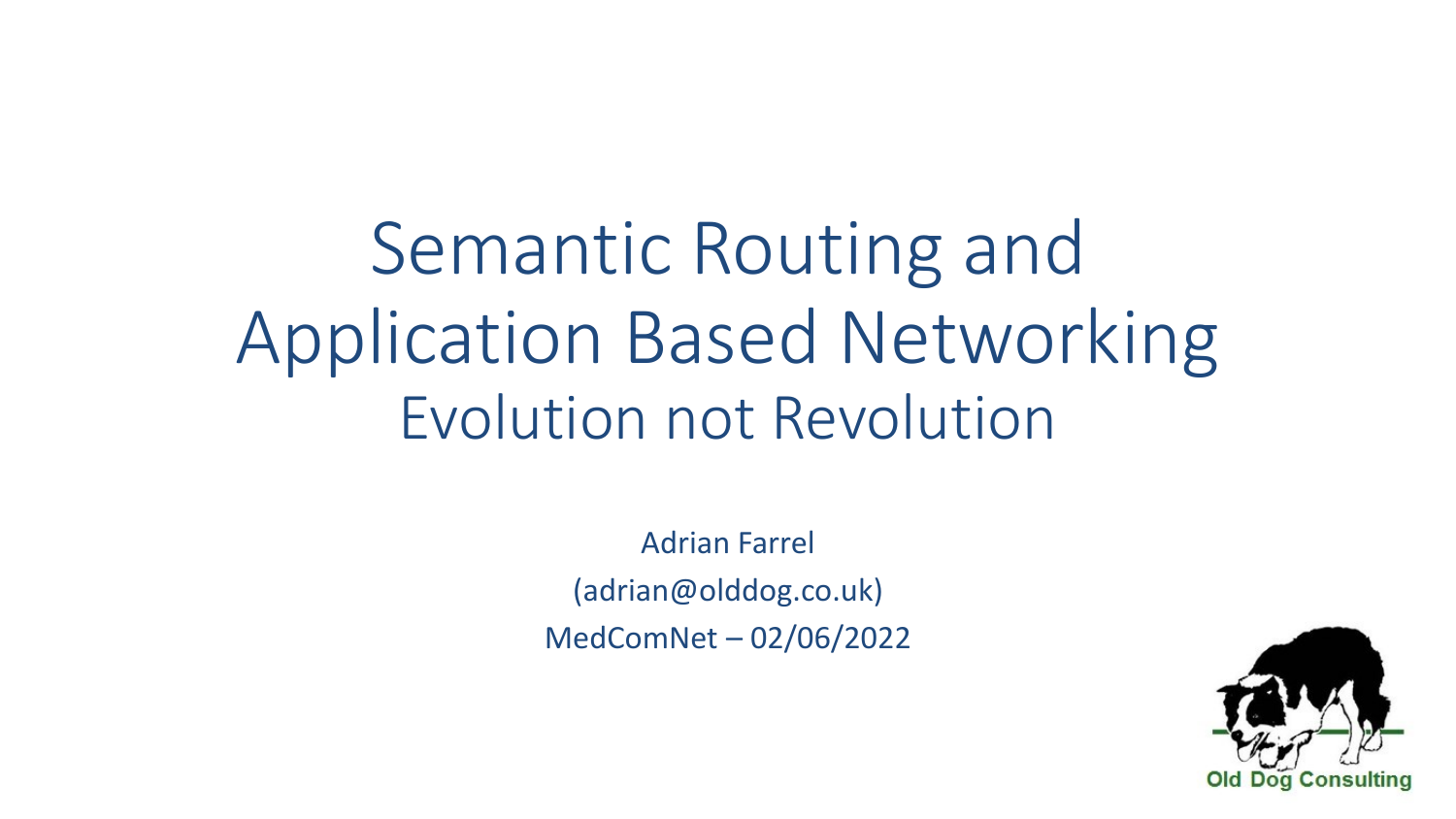# We need to future-proof the Internet

- New applications really are coming
	- In October 2021, Cisco announced "holographic conferencing"
	- Also in October 2021 Facebook planned to rebrand as Meta and develop the Metaverse
	- LAN gaming centres in China can have more than 2000 seats
	- VR and AR equipment is affordable for the home market
	- Nearly everything is moving to the cloud
- Rapid advances in connectivity technology enable new thinking
	- Fibre to the premises is a reality even in backwards countries like the UK
	- 5G offers significant bandwidth improvements
	- LEO deployments are literally taking off
	- Cheap WiFi-enabled IoT devices are commonplace
- Thus, we're not talking about a far-distant future
- Requirements have been clearly expressed
	- *Bigger, better, faster, cheaper* Geoff Huston, October 2021
	- Turn the IP network from "best effort" to something better
	- More deterministic
	- More predictable service behaviours
	- Better coordination with needs of applications
	- Enable new services and new revenue models
- For many people, the Internet is just the applications running over it, but we care about the network
	- Better than best effort
	- Routing beyond reachability



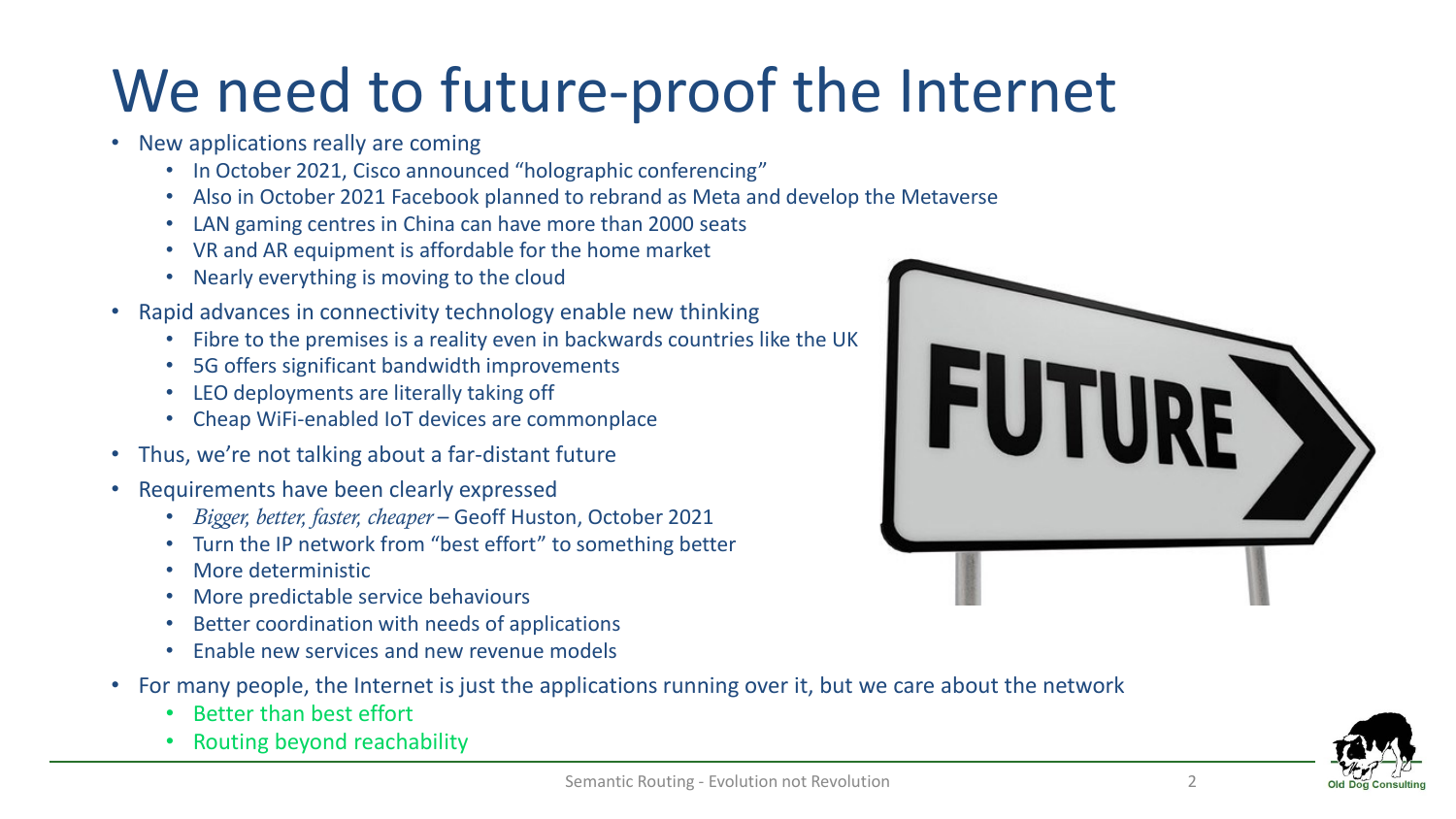#### 1. Walled Garden



#### Do what you want in the privacy of your own network But…

- May be limited who can supply you equipment
- You can never talk to anyone else

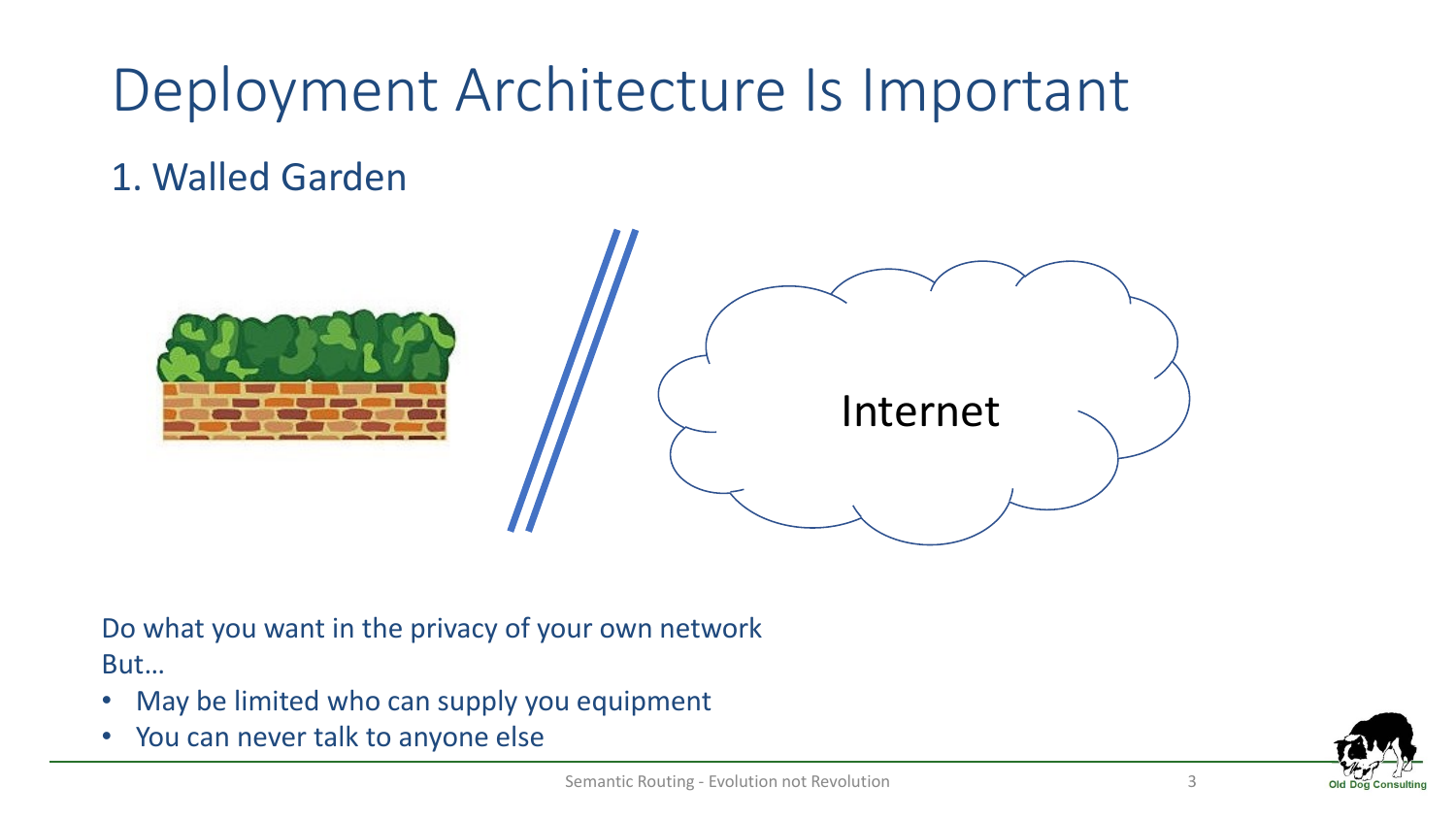2. Walled Garden With a Gateway : Protocol mapping



Do what you want in the privacy of your own network But…

- Convert back and forwards to standard Internet protocols
- Adds complexity and cost

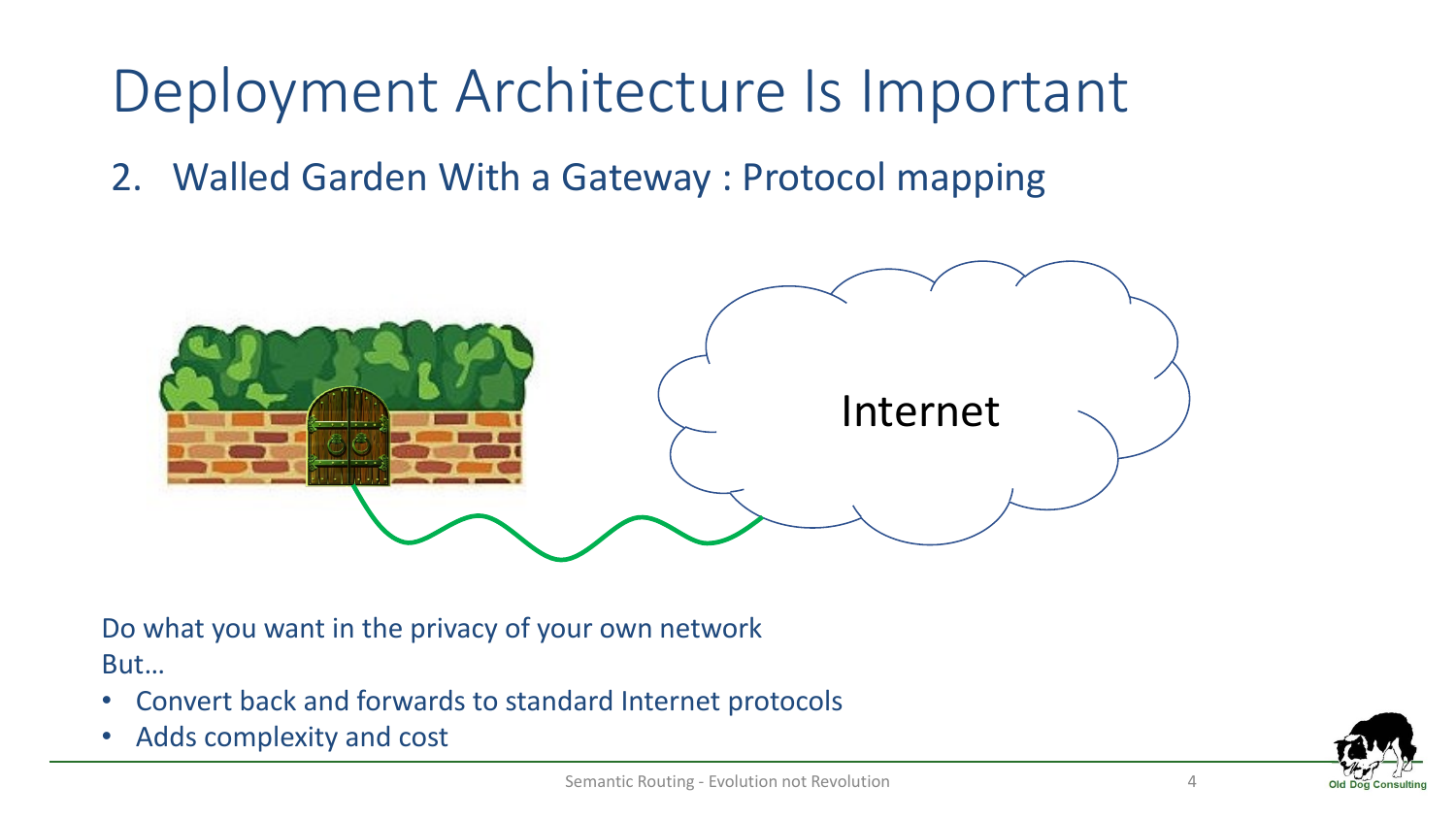3. Inter-Connected Walled Gardens : Tunnel



Cooperating private networks tunnelled over the Internet But…

- There is an "encapsulation tax"
- Operational management might not scale well

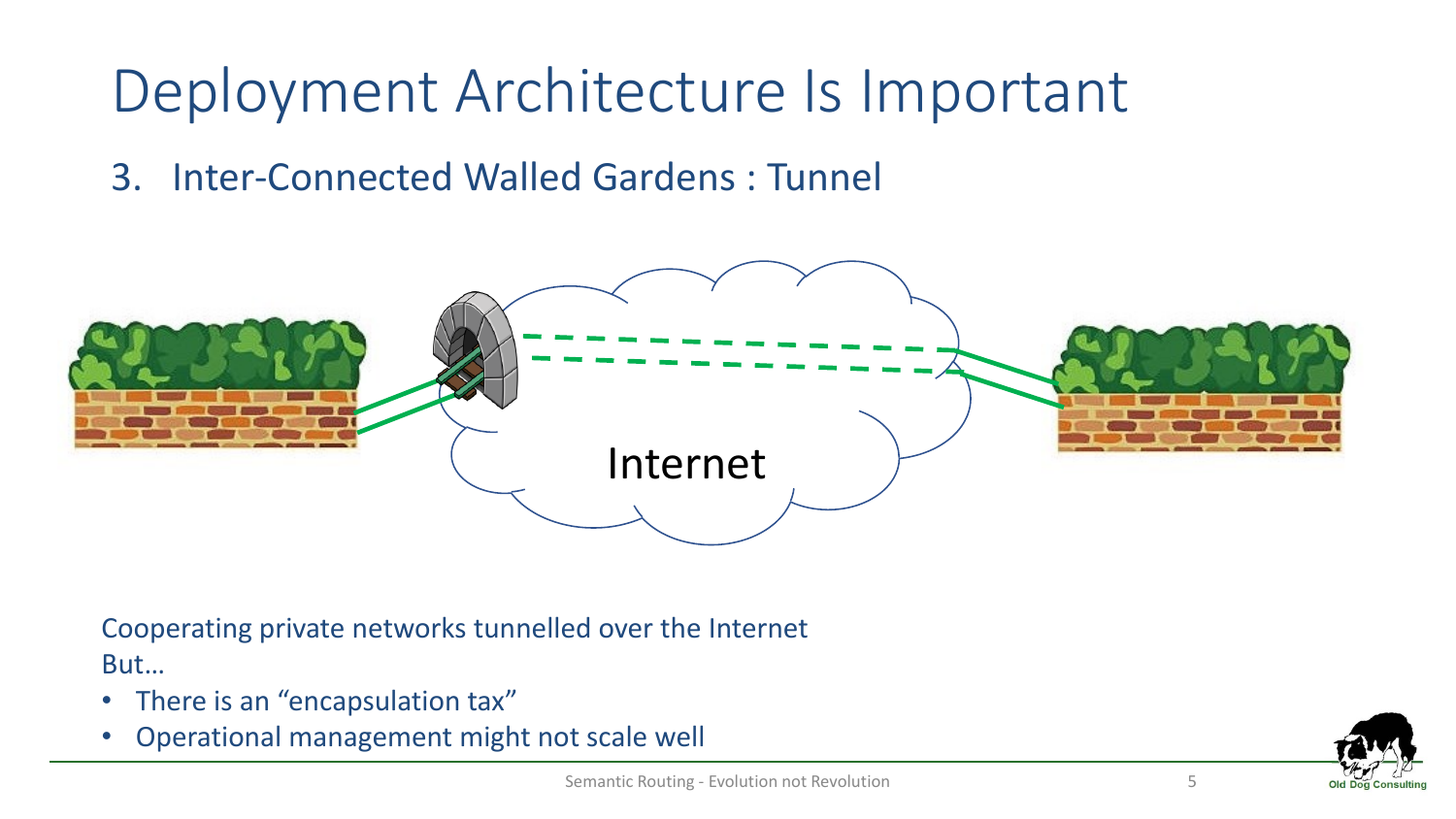4. Overlay Mesh Networks : Connected walled gardens - lots of tunnels

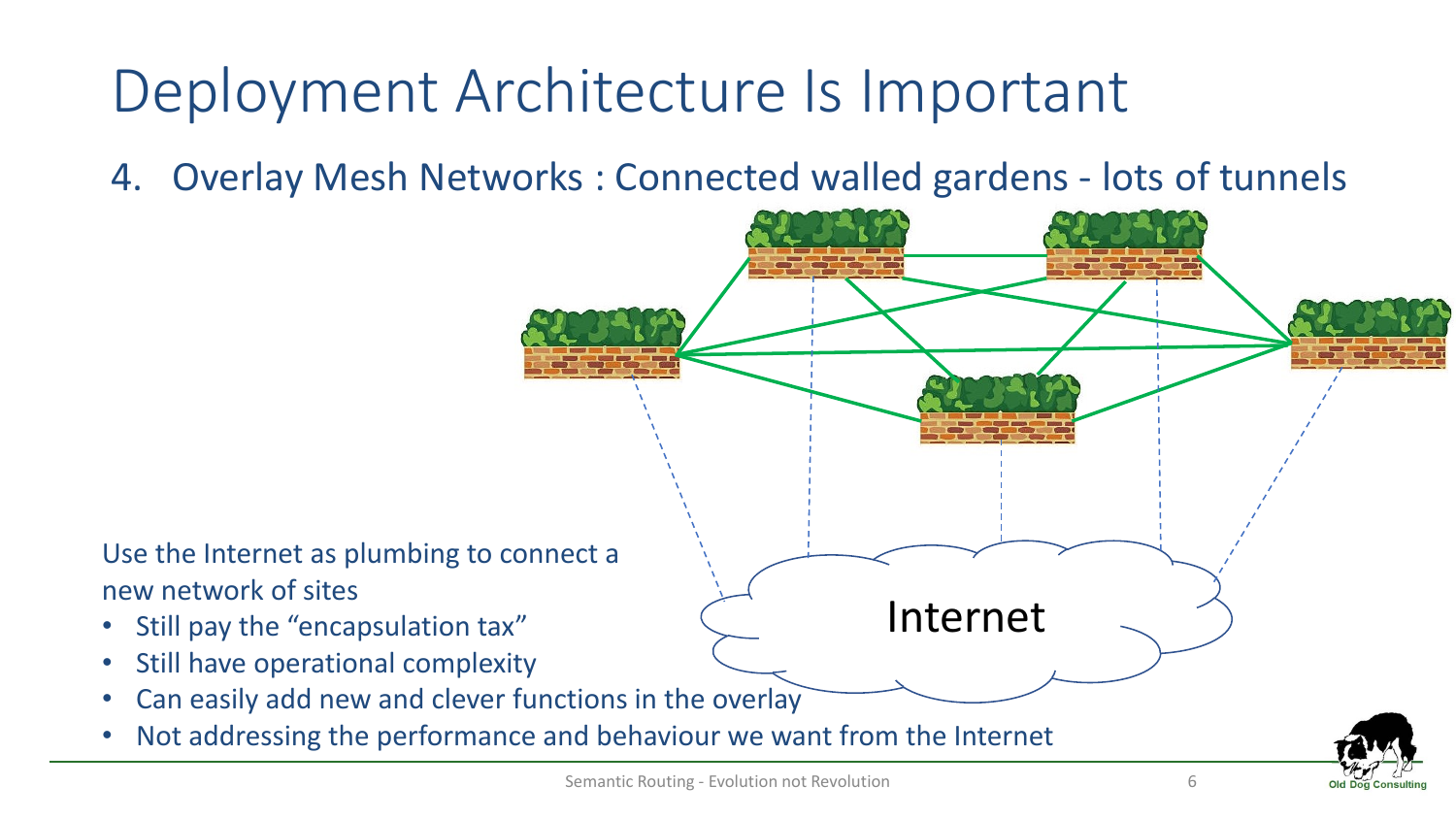5. Ships That Pass In the Night : Seamless Co-existence



• May be operationally complex

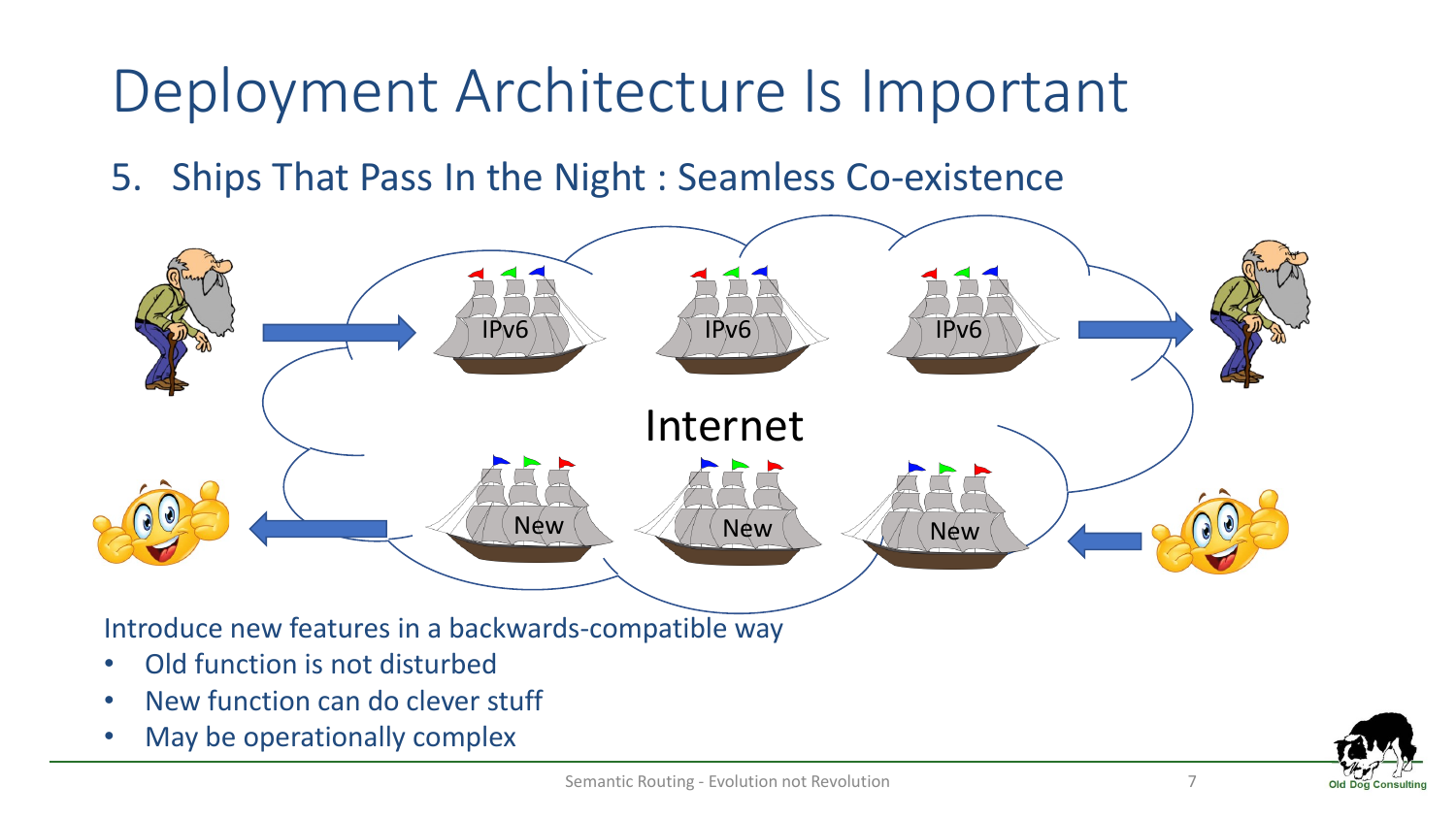6. Full Integration



- Extensibility allows new functions
- Interoperability with new and old implementations
- What we have learnt in the last 30 years

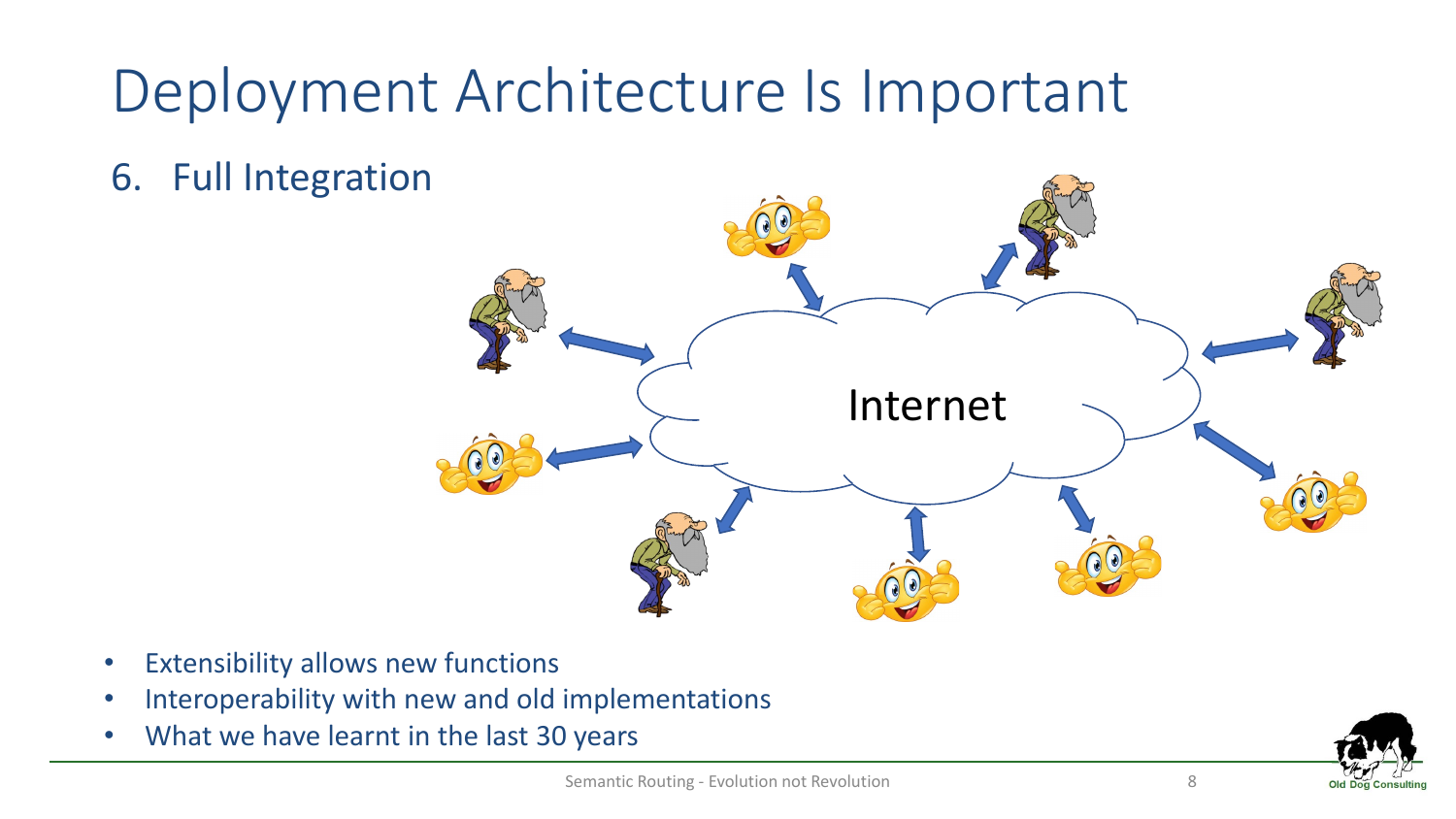#### Concerns and Panic



- Changes to routing and forwarding bring many risks
	- These are minimised in closed systems
	- But we don't want closed systems
- Deployability
- Manageability and Operability
- Stability
- Scalability
- Interoperability
- Extensibility
- Privacy
- Security
- Read more at draft-king-irtf-challenges-in-routing

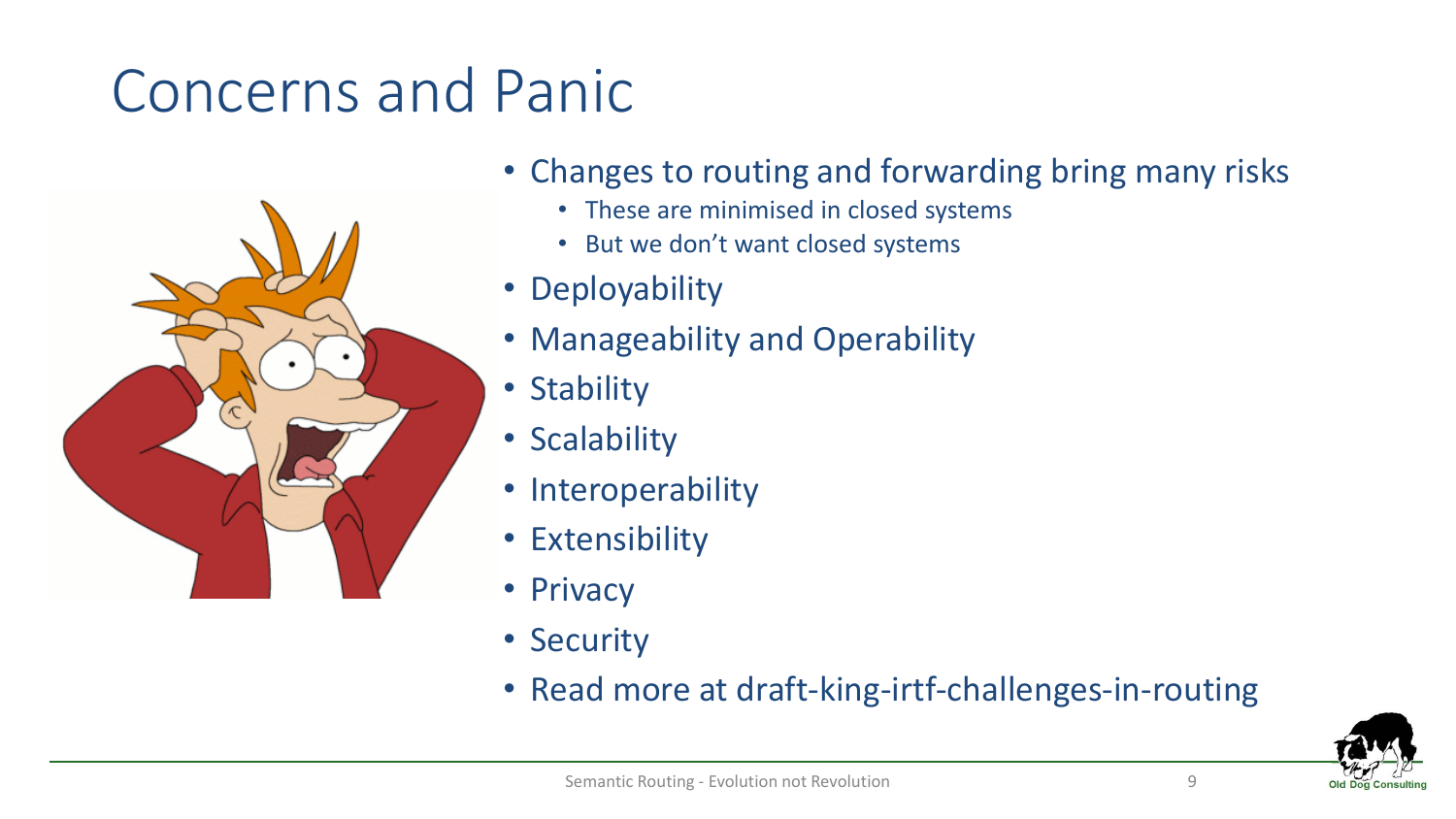# Application Aware Networking (APN)

- A way to mark packets depending on the per-hop behaviour needed from the network
- Markings may identify
	- Conventional Quality of Service
	- Extended QoS
	- Class of application
	- Class of user
- Sometimes called "DiffServ on Steroids"
	- Changes how packets are prioritised, queued, and given access to resources
	- Does not change how packets are steered/routed/forwarded
- May work well on devices with large number of queues
- Getting a lot of discussion in the IETF, but currently prestandardisation

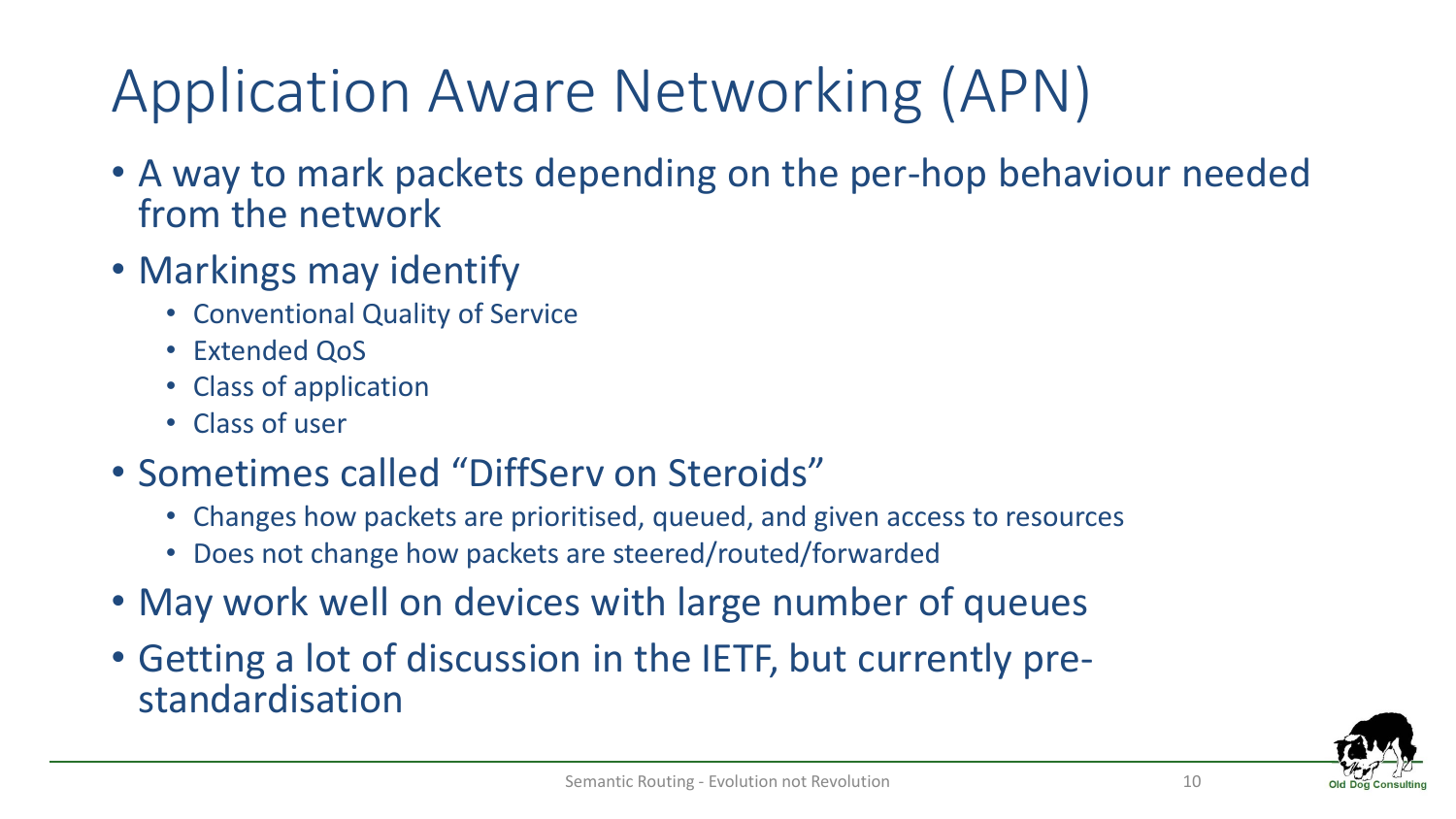# Semantic Networking

- An umbrella term to cover many technologies with a general theme…
	- Making routing/forwarding decisions based on more information not normally used for those purposes
- Semantic Routing determines new paths through the network based on service characteristics
	- Can be centralised (SDN) or distributed (like IGPs)
- Packets are marked for different forwarding treatment
	- Use existing packet fields
		- Repurpose part of an IPv6 address
		- Use existing flow identification fields (five-tuple, ToS, TC, Flow Label, payload, etc.)
		- "Overload" existing fields giving them new meanings
	- Information may be carried in new fields
		- IPv6 Extension Headers, new "Layer 3.5" encapsulation, new MPLS Special Purpose Labels with ancillary data
- Make forwarding decisions based on routing algorithms and packet marking
	- Allows a packet to be sent on the best path according to the services it needs
	- May use a forwarding table programmed by the routing system
	- Could use a complex and dynamic forwarding algorithm
- See draft-farrel-introduction-to-semantic-routing

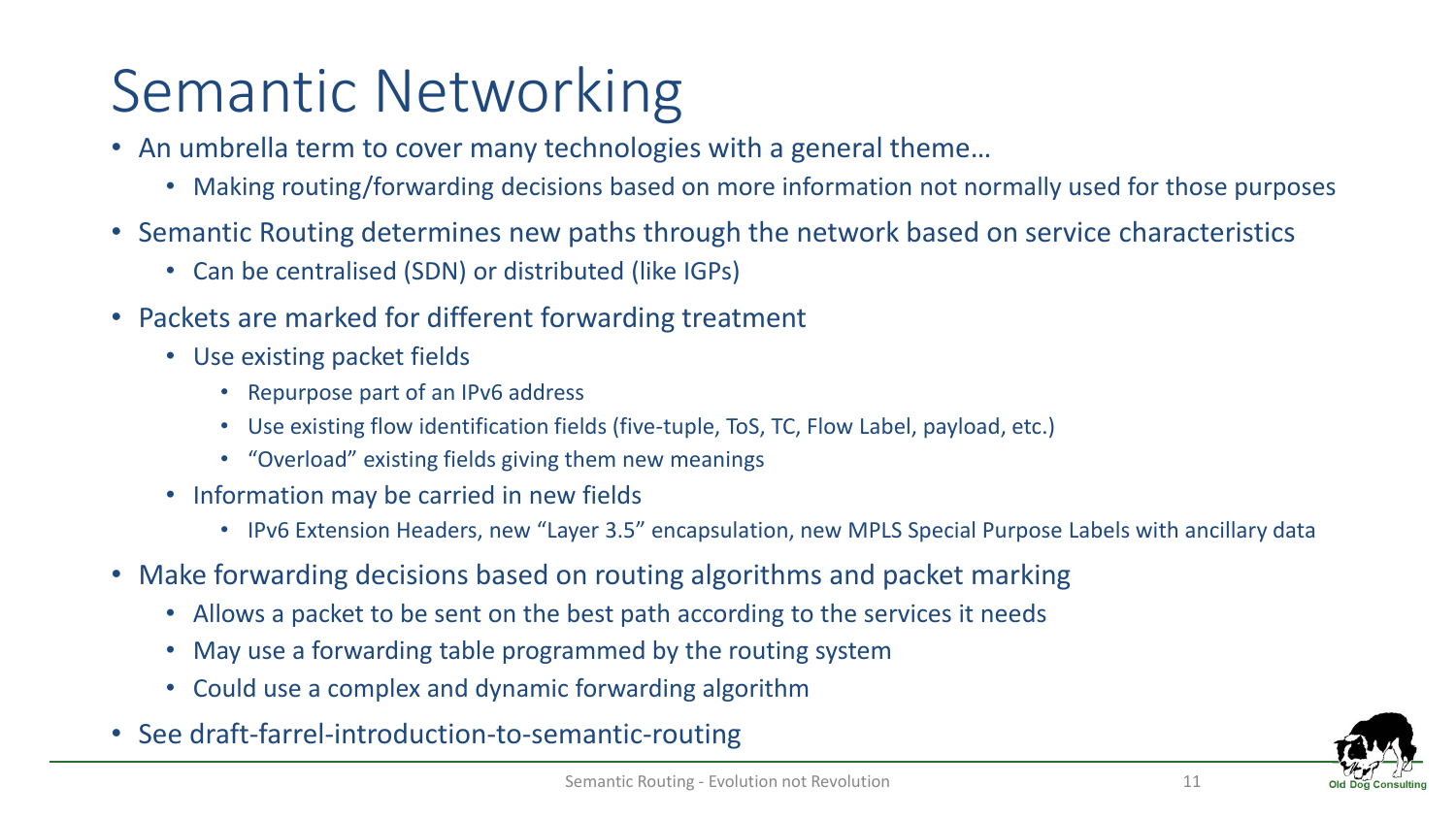# Evolution Not Revolution

- History tells us that Internet Revolutions are hard
	- Not impossible, but look at IPv6
- Layering is a way to make this easier
	- MPLS and layer 3.5
- Changes are easiest with "end-to-end" protocols
	- Lots of innovation in the application layer
	- QUIC
- But we want/need changes at the packet layer
- Think about
	- The politics
	- The money
	- The complexity